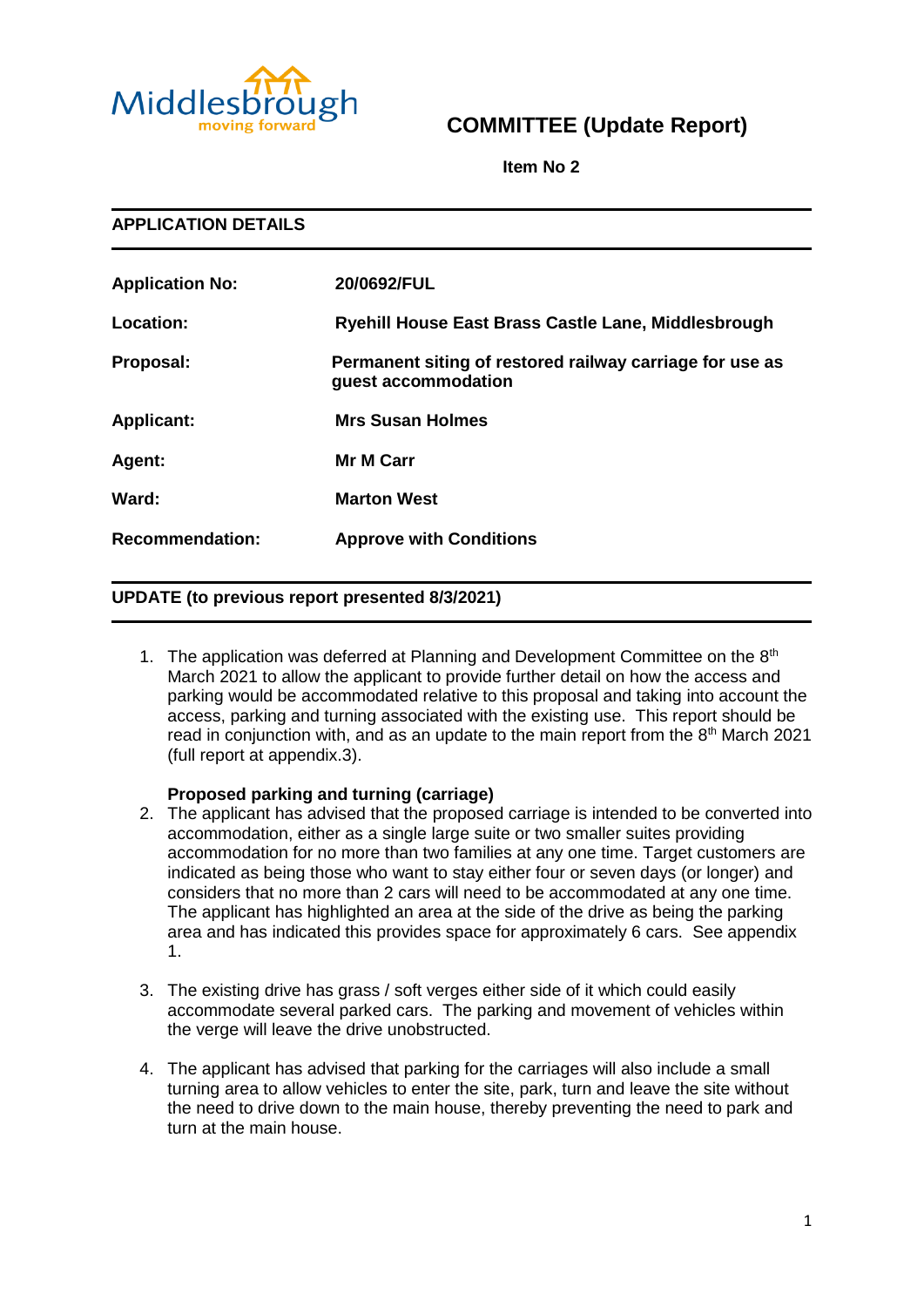- 5. Notwithstanding this and for information purposes, the applicant has provided parking details associated with the main house (existing B&B). The B&B is indicated by the applicant as having four guest rooms and being operated solely by family members. The applicant suggests that, normally only three rooms are booked at any one time and anything up to three visiting vehicles would be there at any one time, with the vehicles being parked overnight and gone after breakfast the next morning. The applicant advises that there is guest parking for 6 vehicles at the house with 3 areas where cars are able to turn around to exit as well as additional parking places for family, friends and visitors etc. The applicant has advised that guests of the B&B enter and leave via their driveway.
- 6. The applicant has further advised in respect of a café which has been mentioned within comments received in relation to the application. The applicant has advised that they operate a 'Terrace Bar' which consists of a small bar area with 5 tables where B&B guests would normally eat breakfast and an afternoon menu. There is a small terrace outside with a further seven tables and although this is not promoted as a separate facility to the bed and breakfast use there is a pedestrian entrance to the garden from the public bridal way which boarders the Ryehill House garden and which often attracts visitors to the Terrace Bar. The applicant advises this tends to be dog walkers, cyclists and is extensively walk in business.
- 7. In view of all these matters, it is considered that the proposed carriage and associated parking and turning, can be reasonably achieved without unduly affecting the existing B&B operation and its existing parking needs as well as without unduly affecting other persons / premises within the wider area.
- 8. Some comments were raised by objectors in regards to through traffic from Ryehill House along the continuous driveway surface through into the area where Ryehill Cottages / Farm are located. In view of the proposed development demonstrating the ability to turn within the site, it is considered unnecessary to consider the issue of the through route any further. Should this be taking place currently, or should it be allowed by the applicant in the future, this is not a planning matter, it would instead be a civil matter relative to any rights of access that may or may not exist.

### **Siting of the proposed Carriage**

9. Committee also sought additional information in relation to the precise manner in which the carriage would be fixed in place. The applicant has confirmed that a contractor will be used to lay two x 36ft tracks supported by sleepers on which to support the carriage which is in turn sat on stone ballast. The Carriage is indicated as being secured to the track to prevent movement by 8 separate chains and tighteners. See Appendix 2. Officers consider there to be no specific concerns in relation to the proposed method of siting the carriage.

#### **Other matters**

- 10. Reference was made in the previous committee to the potential for asbestos within the carriage being brought to site. The applicant has advised that the carriage would be booked in with a contractor to undertake all the exterior renovation as well as inspection for asbestos and in the event that any asbestos is found the removal will be subcontracted to a specialist removal company prior to any restoration work commencing. Presence of asbestos within a structure and working to remove asbestos is not a planning matter and is dealt with under other legislation.
- 11. The applicant has advised that they would be amenable to provide additional landscaping at the site.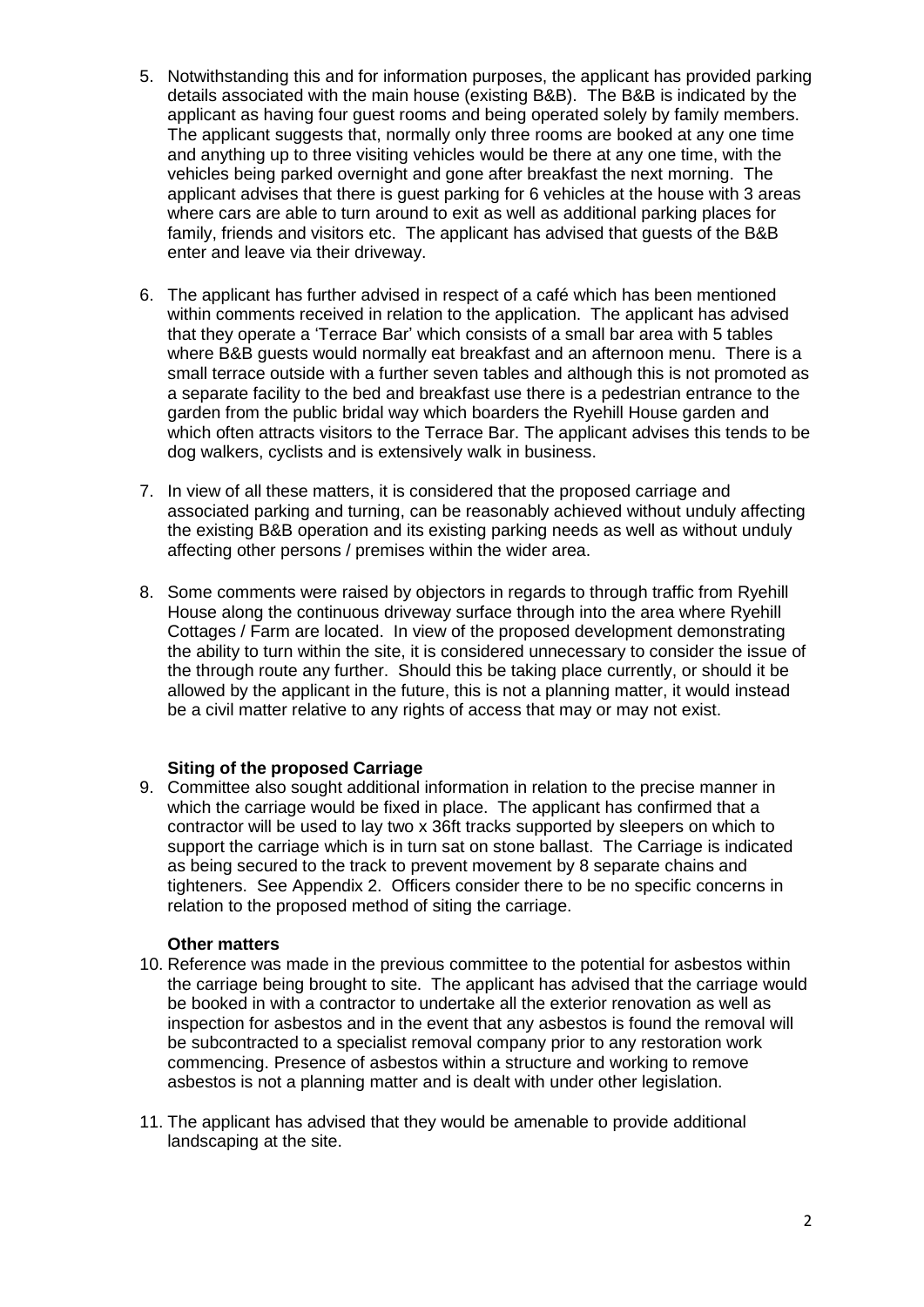### **Overall considerations**

- 12. It is considered that the additional information adequately demonstrates that there is sufficient space for parking and turning of vehicles associated with the proposed accommodation subject to it being provided and laid out, that this will not affect the existing operation of the B&B or properties in the wider area. It is further considered that the carriage can be adequately fixed in position and subject to details required by conditions recommended within the main report in relation to refuse and drainage, the proposed use will not unduly affect the immediate surroundings.
- 13. Officers maintain to recommend approval with conditions in line with the recommendation within the main report although this does not include a condition for additional landscaping.

**\_\_\_\_\_\_\_\_\_\_\_\_\_\_\_\_\_\_\_\_\_\_\_\_\_\_\_\_\_\_\_\_\_\_\_\_\_\_\_\_\_\_\_\_\_\_\_\_\_\_\_\_\_\_\_\_\_\_\_\_\_\_\_\_\_\_\_\_\_\_\_\_\_**

### **Recommendation**

**Approve subject to conditions as detailed within the main report.** 

Case Officer: Joanne Lloyd

Committee Date: 9<sup>th</sup> April 2021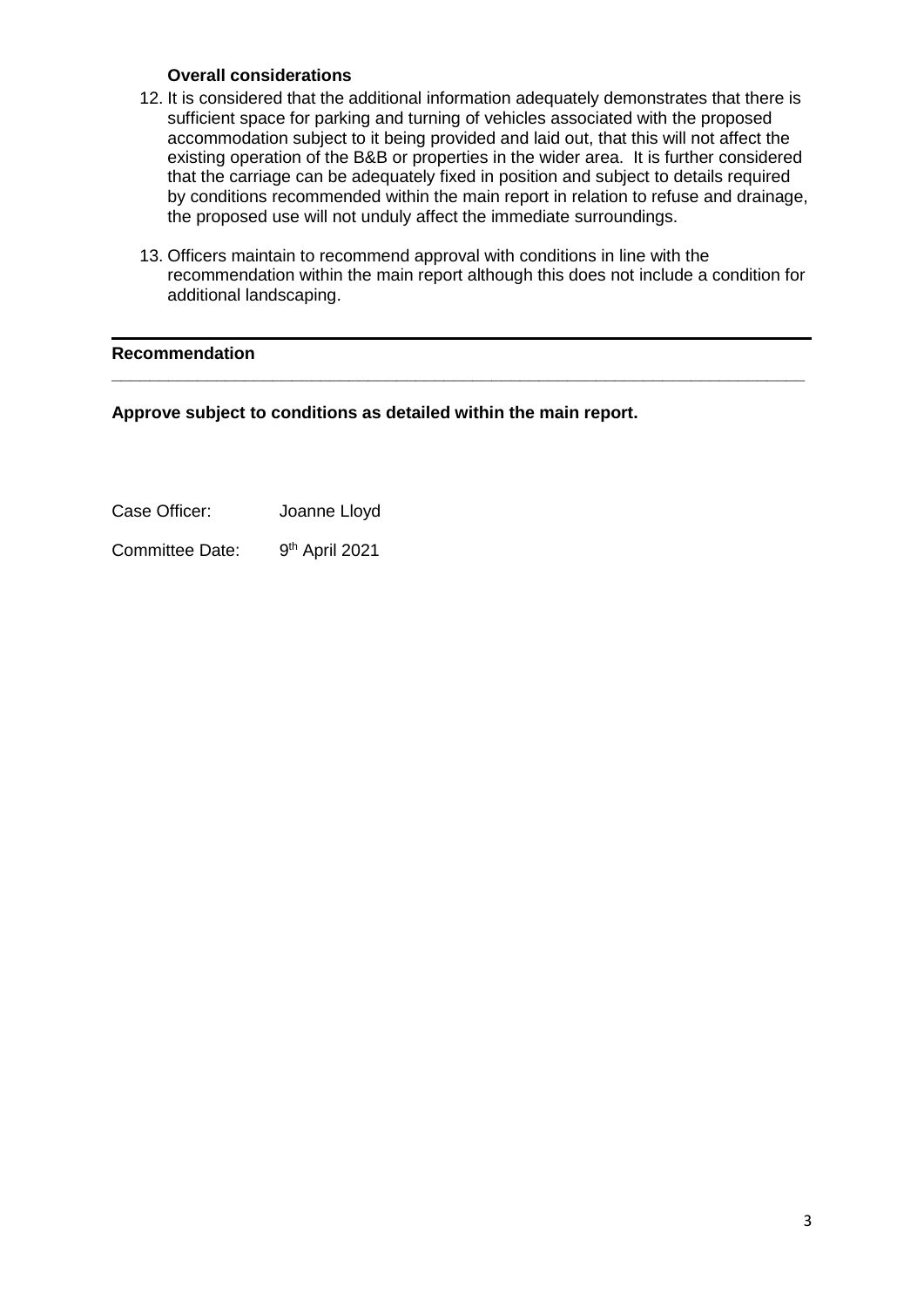# **Appendix 1. Parking arrangements at Ryehill House**



**Proposed parking for carriage**

# **Existing parking for main house**

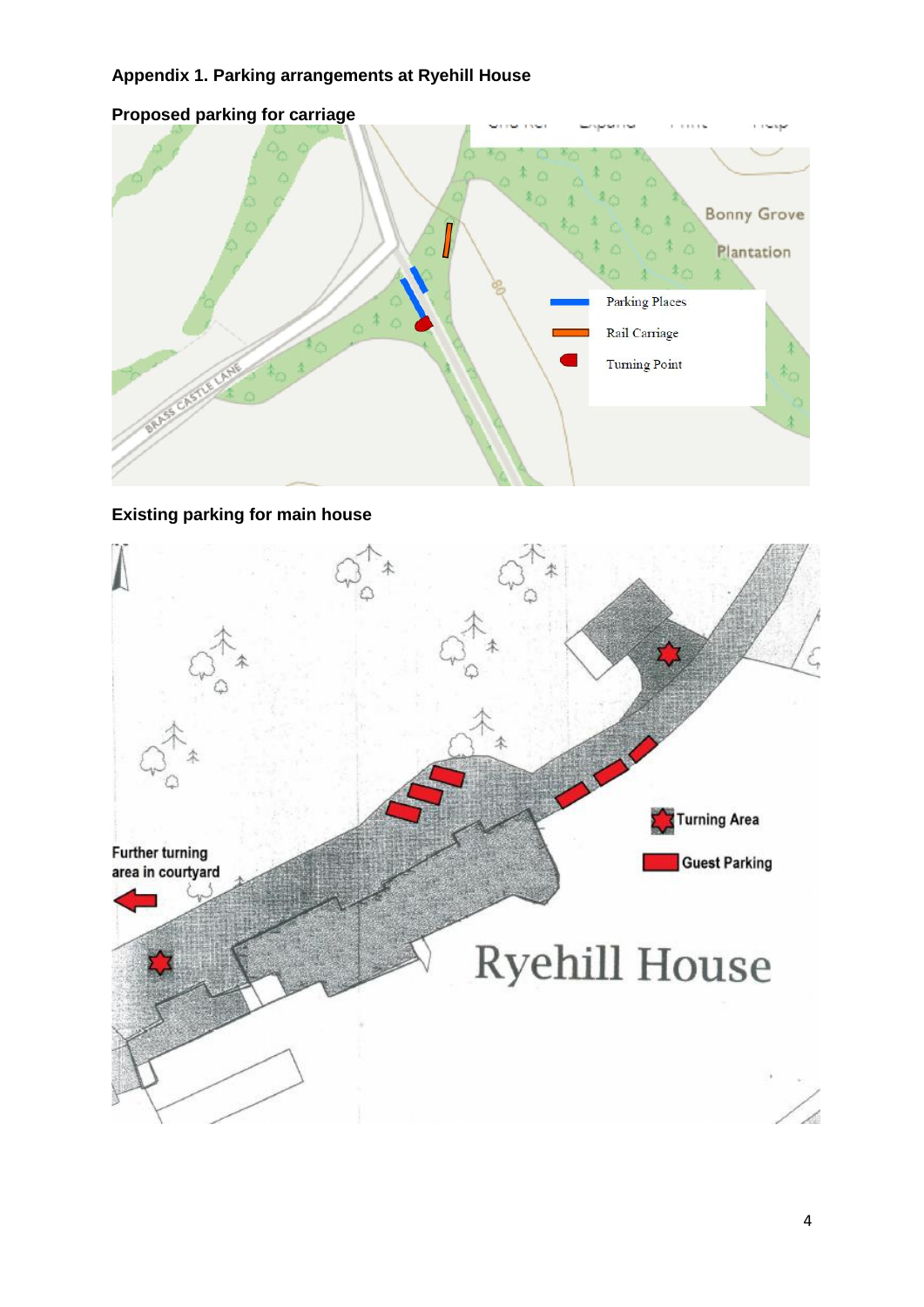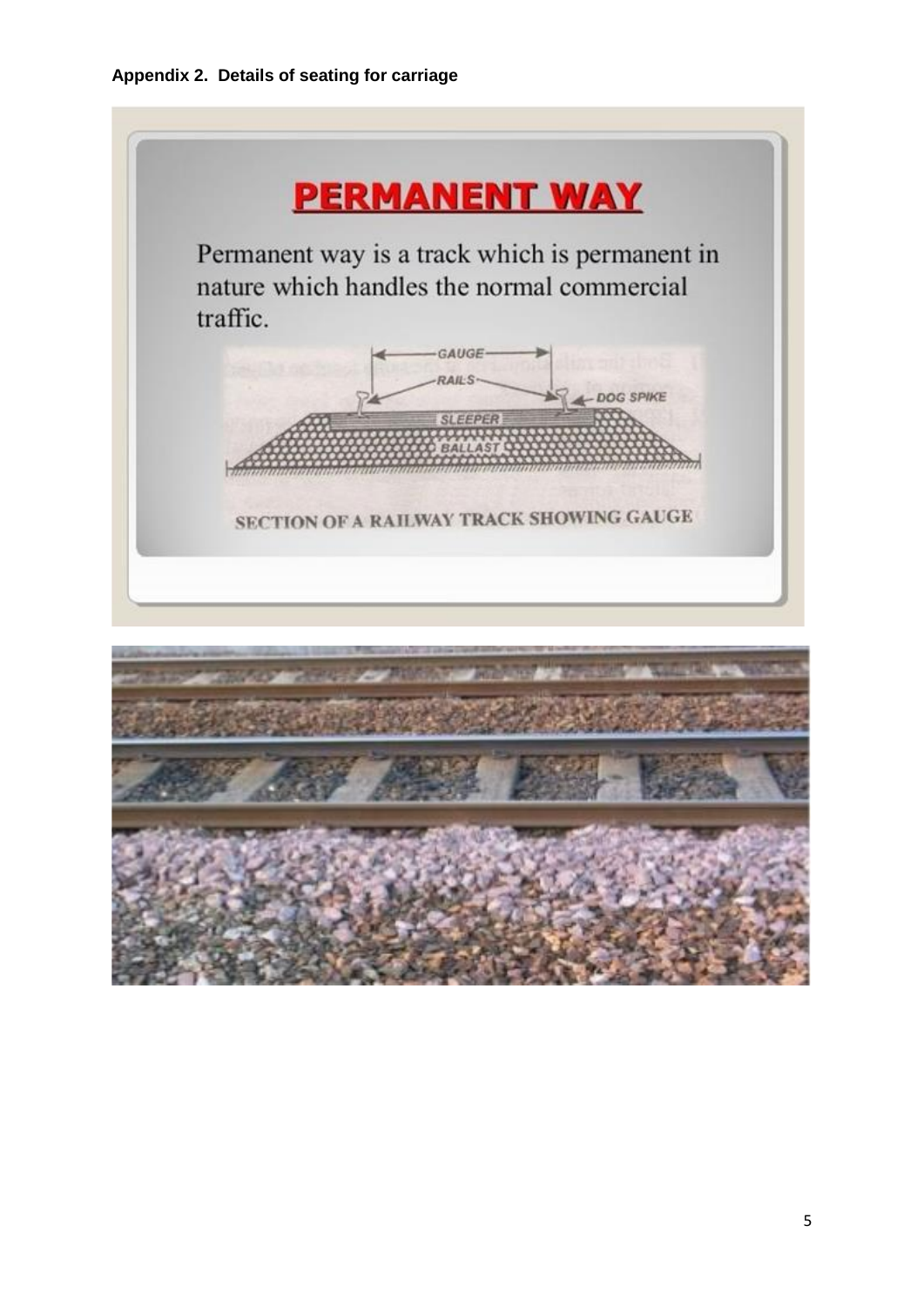**Appendix 3. Committee report from 8th March 2021.**



# **COMMITTEE REPORT**

**Item No** 

**APPLICATION DETAILS Application No: 20/0692/FUL Location: Ryehill House East Brass Castle Lane Middlesbrough TS8 9ED Proposal: Permanent siting of restored railway carriage for use as guest accommodation Applicant: Mrs Susan Holmes Agent: Mr M Carr Ward: Marton West Recommendation: Approve with Conditions**

### **SUMMARY**

The application seeks planning approval for the permanent siting of a restored railway carriageway for use as self-catering guest accommodation.

The key issues with the application relate to design, appearance and siting of the proposed railway carriage, impacts of the surrounding landscape, along with access/egress arrangements, parking provision, and the waste storage.

Following consultation seven objections have been received in relation to the proposal raising issues including the visual impact of the development on the character of the area, traffic, refuse and drainage.

It is considered that the railway carriage and its proposed use will not prejudice the character and function of the local area or the open countryside and will not significantly affect the special landscape area or prevent adequate and safe access to the site. The use will complement the rural and agricultural uses of the area and it will not be detrimental to any surrounding or nearby properties. The traffic generated, car parking and noise associated with the use will not be of a level likely to result in an unacceptable impact on nearby premises.

### **SITE AND SURROUNDINGS AND PROPOSED WORKS**

Ryehill House is a two-storey property accessed off a private driveway on the south side of Brass Castle Lane. The application site is one of a small number of properties in this local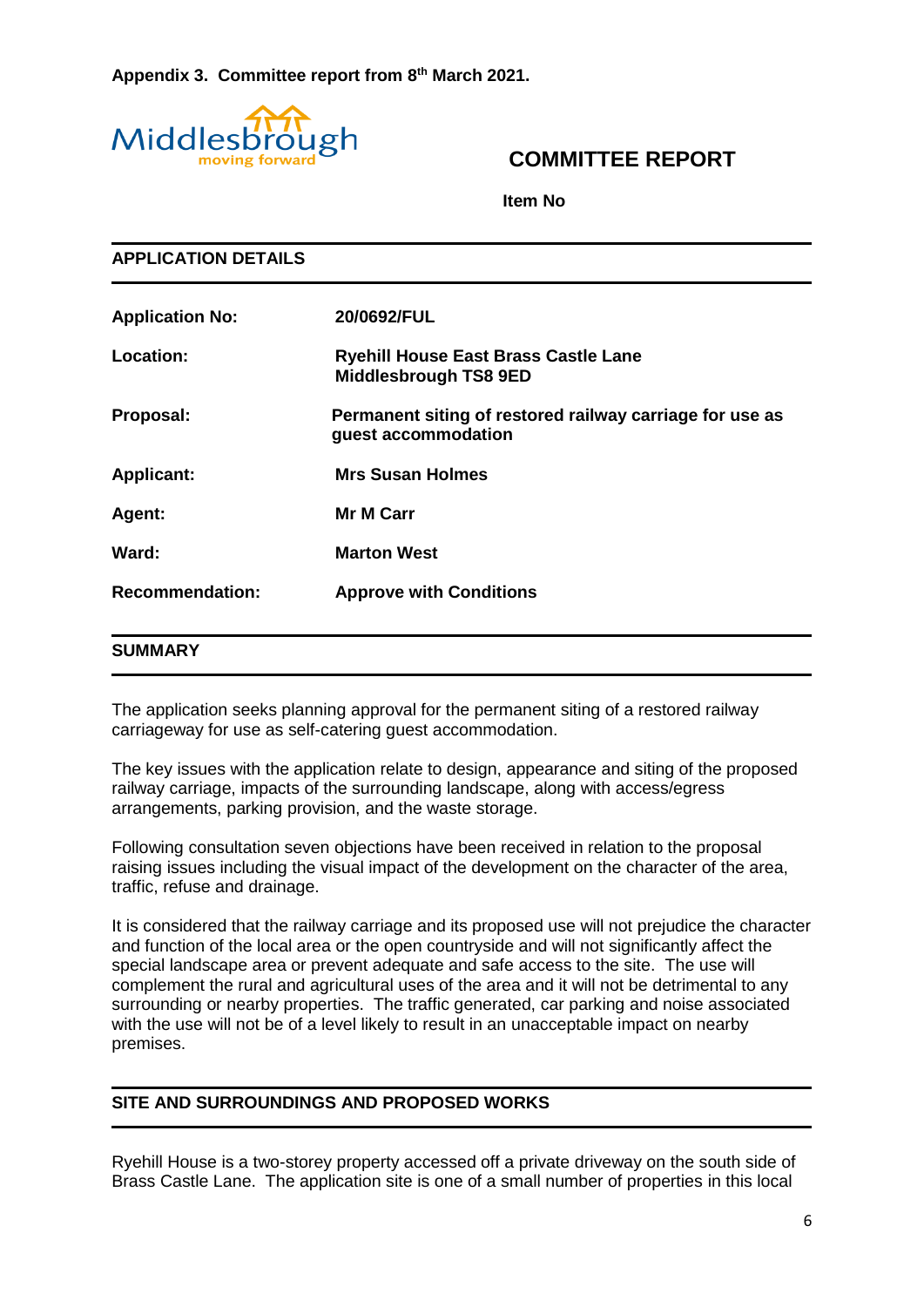area, which is principally characterised by open countryside and copses of trees and other landscaping. Recent development of the Bridlewoods development of 5 houses will, when complete, somewhat alter the character to the north of the site.

The application seeks planning consent for the permanent siting of a restored railway carriage for use as guest accommodation in association with the main building.

### **PLANNING HISTORY**

20/0259/DIS Discharge of condition 2 (Scheme for storage & removal of refuse) and condition 4 (Parking plan) on planning application 17/0419/COU Full Discharge Conditions - 17th June 2020

17/0419/COU Change of use to Bed and Breakfast Approve with Conditions - 1st December 2017

### **PLANNING POLICY**

In accordance with Section 38(6) of the Planning and Compulsory Purchase Act 2004, Local Planning Authorities must determine applications for planning permission in accordance with the Development Plan for the area, unless material considerations indicate otherwise. Section 143 of the Localism Act requires the Local Planning Authority to take local finance considerations into account. Section 70(2) of the Town and Country Planning Act 1990 (as amended) requires Local Planning Authorities, in dealing with an application for planning permission, to have regard to:

- The provisions of the Development Plan, so far as material to the application
- Any local finance considerations, so far as material to the application, and
- Any other material considerations.

### Middlesbrough Local Plan

The following documents comprise the *Middlesbrough Local Plan*, which is the Development Plan for Middlesbrough:

- Housing Local Plan (2014)
- Core Strategy DPD (2008, policies which have not been superseded/deleted only)
- Regeneration DPD (2009, policies which have not been superseded/deleted only)
- Tees Valley Joint Minerals and Waste Core Strategy DPD (2011)
- Tees Valley Joint Minerals and Waste Policies & Sites DPD (2011)
- Middlesbrough Local Plan (1999, Saved Policies only) and
- Marton West Neighbourhood Plan (2016, applicable in Marton West Ward only).

#### National Planning Policy Framework

National planning guidance, which is a material planning consideration, is largely detailed within the *National Planning Policy Framework* (NPPF). At the heart of the NPPF is a presumption in favour of sustainable development (paragraph 11). The NPPF defines the role of planning in achieving economically, socially and environmentally sustainable development although recognises that they are not criteria against which every application can or should be judged and highlights the need for local circumstances to be taken into account to reflect the character, needs and opportunities of each area.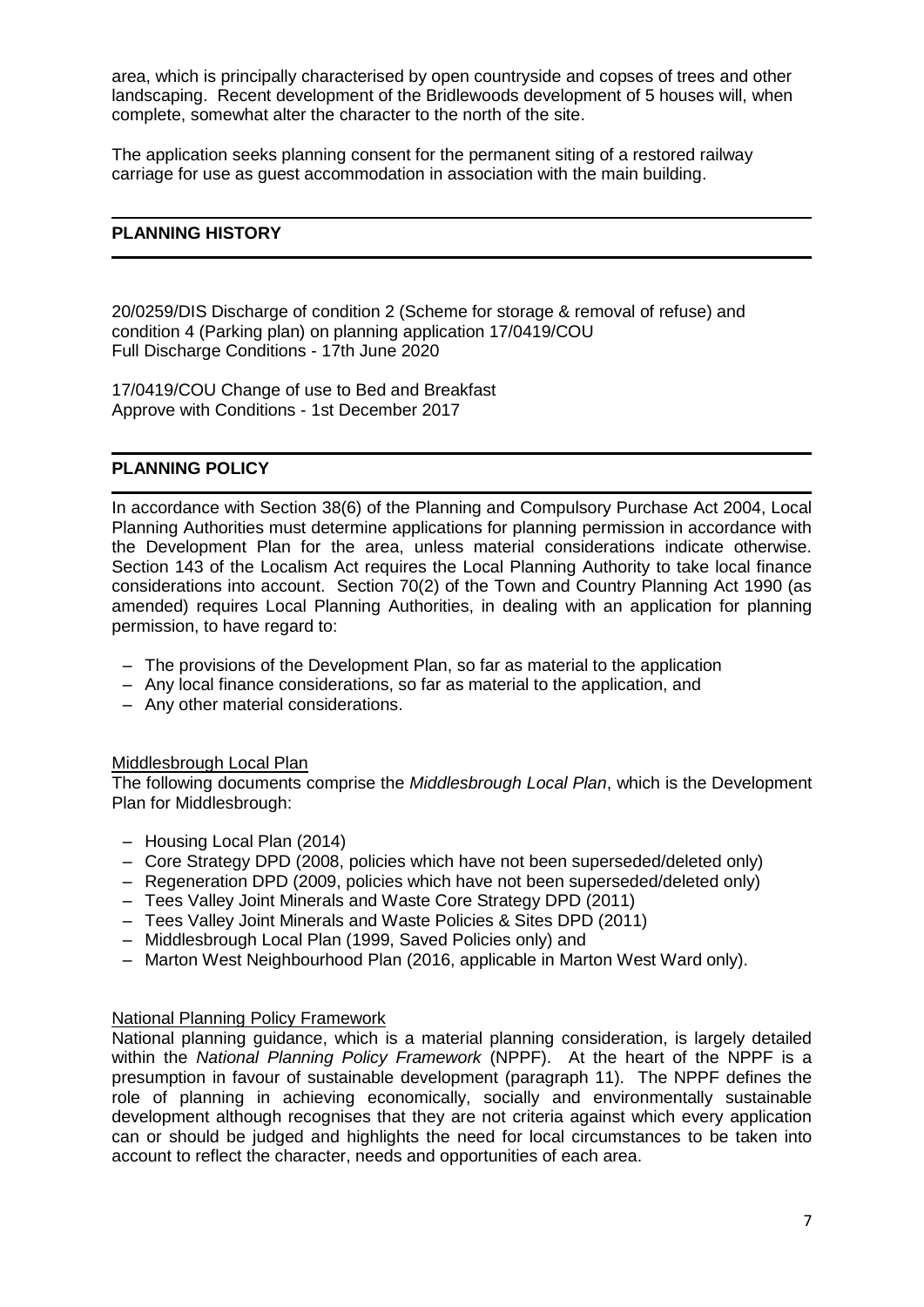For decision making, the NPPF advises that local planning authorities should approach decisions on proposed development in a positive and creative way, working pro-actively with applicants to secure developments that will improve the economic, social and environmental conditions of the area and that at every level should seek to approve applications for sustainable development (paragraph 38). The NPPF gives further overarching guidance in relation to:

- The delivery of housing,
- Supporting economic growth,
- Ensuring the vitality of town centres,
- Promoting healthy and safe communities,
- Promoting sustainable transport,
- Supporting the expansion of electronic communications networks,
- Making effective use of land,
- Achieving well designed buildings and places,
- Protecting the essential characteristics of Green Belt land
- Dealing with climate change and flooding, and supporting the transition to a low carbon future,
- Conserving and enhancing the natural and historic environment, and
- Facilitating the sustainable use of minerals.

The planning policies and key areas of guidance that are relevant to the consideration of the application are:

### Housing Local Plan (2014)

H1 Spatial Strategy

### Core Strategy DPD (2008)

- CS4 Sustainable development
- CS5 Design
- DC1 General Development

### Saved Local Plan Policies

- E20 Limits to Development
- E21 Special Landscape Areas

#### Minerals and Waste

MWC4 Deep Minerals – Salt MWC4 Shallow Minerals

**Other** Middlesbrough's Urban Design Guide

The detailed policy context and guidance for each policy is viewable within the relevant Local Plan documents, which can be accessed at the following web address. <https://www.middlesbrough.gov.uk/planning-and-housing/planning/planning-policy>

## **CONSULTATION AND PUBLICITY RESPONSES**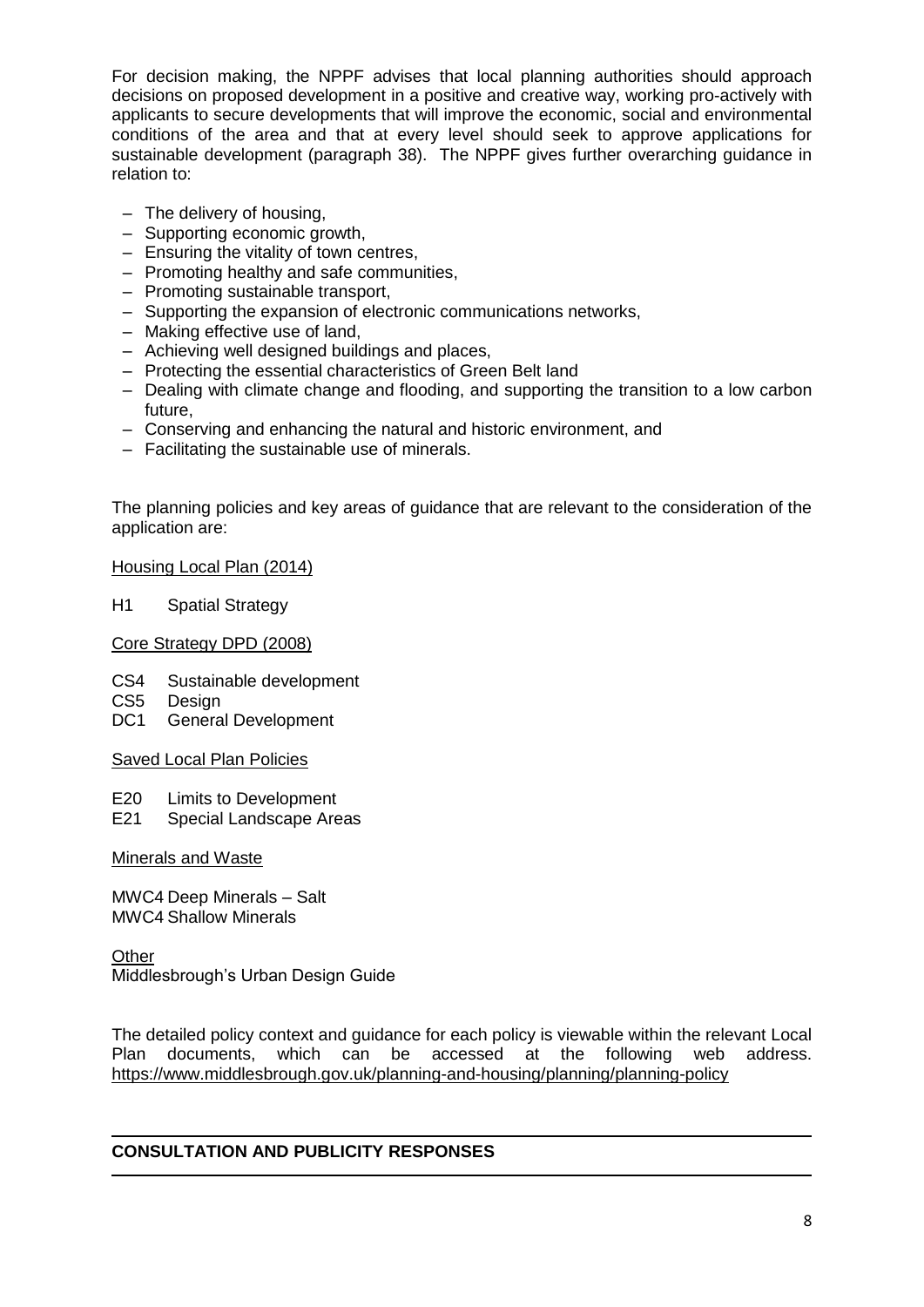### **Planning Policy -**

The use as guest accommodation is in-keeping with the use of the main building and is therefore an appropriate use in this location. Careful consideration must be given to the siting of the railway carriage in relation to this special landscaped area, should it be considered that it would distract from the quality of the landscape or is detrimental to the character and appearance of the surrounding area, it could be contrary to policy.

### **Highways –**

No objection

### **Environmental Health –**

No Comments

### **1 Ryehill Farm Cottage , Brass Castle Lane**

Loss of privacy/ Traffic /Highway safety/Parking provision

The B&B and Café situated next to my cottage creates a lot of traffic. The guests often travel passed my cottage to gain access to the B&B. I have installed a gate to stop this happening however the Holmes family refuse to shut the gates leading to the farm and my cottage. The also instruct guests to leave through the farm, which results in traffic passing by my cottage at all hours. I do not have a path, my cottage leads straight to the drive. I have attached images of guests and delivery drivers passing. With two small children and two dogs this creates a lot of disruption. The noise upsets my dogs who then bark. I am worried about the increased traffic should the above plans be given the go ahead. The speed in which people pass in their cars is also a worry, I have CCTV footage of this as we have had it installed due to safety worries.

Susan Holmes requested in the original planning in 2018, a one way system for guests to travel through the B&B drive way, passed my cottage and through the farm yard onto the private road, which then leads back onto Brass Castle Lane. This provided concerns for the council so it was withdrawn by Susan Holmes. It has however been the way in which guests often enter, it continues to be a major issue for myself and two young children. Gates being left open by guests makes the farm and my cottage unsecure and encourages people to enter.

Guests park outside my cottage, often blocking access for myself and parents next door. We have had verbal abuse from the Holmes family and guests when asking them to keep access clear and to not park in my parking area. Parking planning was submitted in May 2020 for the B&B guests which is not followed. It showed that there was no resident or guest parking in the drive outside our homes, again this is not the case. The Café that is currently being run creates more traffic as this was not in any plans. The café can be seen from their website and on social media. This is used daily dog walkers and passers-by. It has resulted in foot traffic passing my cottage into the private farm yard. We have dog waste being left and dogs running on private land off lead which is a concern.

Guests and delivery drivers often turn in the area outside my home, which results in cars edging within inches to my front door. I worry for the safety of myself and family when leaving my home.

Adding more guest accommodation is a major worry as there is not enough parking for the Holmes residents and B&B guests. This is without taking into account the Café guests.

Noise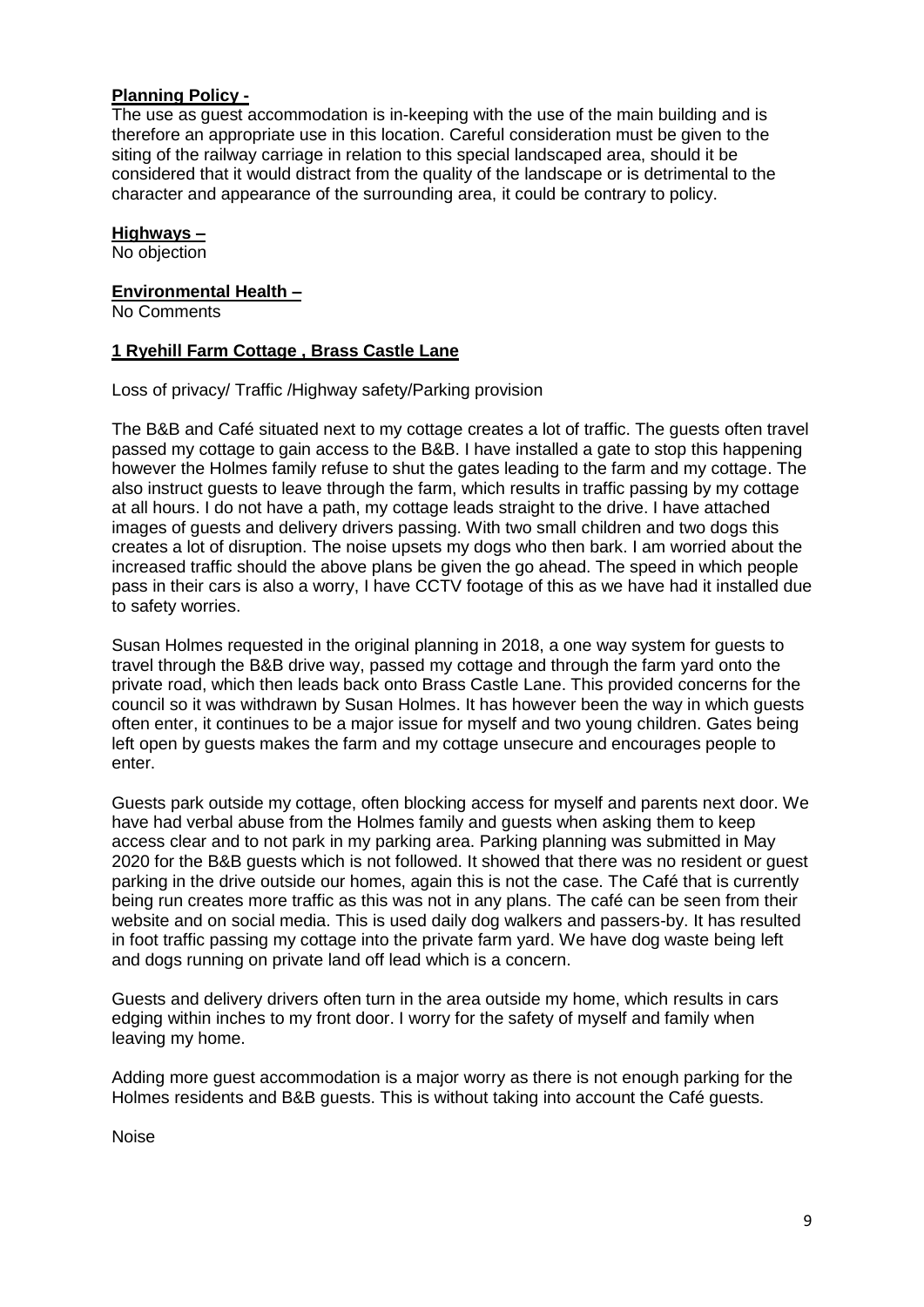With the Café creating gatherings on the patio to the rear of the property in larger numbers, it can become very loud during the daytimes. Music can often be heard on an evening/night time as well as drunken guests in the hot tub etc. I am concerned about the increase in guests and how I foresee it creating my noise for ourselves. Again the noise from cars leaving, often late at night wakes my son regularly as his bedroom is above the drive way guests have been using.

### Government Policies

The Holmes family have never contained their waste, recycled or stored it correctly! I have an ongoing complaint within the refuse team, a Bupa bin has been stored outside our property with overflowing rubbish which has been there since January 2019. Not just the bin but the waste itself. I have photos which I will attach. I am beyond frustrated that this is still an ongoing issue and this creates vermin problems for myself and parents living next door. They do not adhere to Government waste guidelines, they dispose of waste on their land, they burn waste regularly that then creates smoke that blows into our open windows and onto our washing outside.

The Holmes family also operate a food produce company which they then dispose of rubbish from this onto their land. I am at a loss as to how this is still happening and how adding further guests will impact on this.

Planning was never submitted for The Café which runs for passing guests and they also serve alcohol to on an evening. This has resulted in drunken guests leaving Ryehill house late at night.

# Appeals and Previous decisions

It has been the trend that what is submitted for planning has not been what has come to pass and I worry about what will happen if this planning is approved. Susan Holmes is unapproachable and shows little regard for her neighbour's safety. I have attached photos of guest's vehicles parking outside my home, passing by my front within a few inches and delivery drivers gaining access through the farm yard passing my property alarmingly close in a lorry.

# **East Close Farm, Sedgefield,**

We are the owners of the agricultural land adjoining the proposed development site. Having studied the planning application, we would like to make the following comments: It is stated that foul sewage is to be disposed of by septic tank but we understand that regulations changed on 01/01/2020 and now a sewage treatment plant needs to be installed for a new development.

The site can be seen from the footpath approximately 400m to the south of the development and also quite easily seen from Brass Castle Lane, especially since the 'non-existent' trees on the site are in the process of being felled and logged. We saw this for ourselves when we visited the site on 8th January.

No mention is made regarding the supply of mains water and electricity to the site, so presumably, both supplies will be required by guests staying in the carriage and electricity for lighting the surrounding area. Again, this will be very noticeable from Brass Castle Lane. The person who completed the planning application obviously knows very little about siting a heavy object onto bare land. Materials required for vehicle access and hard standing are put on the form as 'not applicable'.

In its permanent position, will the carriage wheels be sited on railway lines supported by sleepers or will the wheels be placed directly onto the ground? In either case, because of the large size and weight of the carriage, it will be necessary to remove many tonnes of soil from the final position and replace with many loads of stone in order to establish a hardcore base. Without this solid base the carriage would be dangerously unstable and sink into the soft ground. The crane brought in to move the carriage will also require an area excavated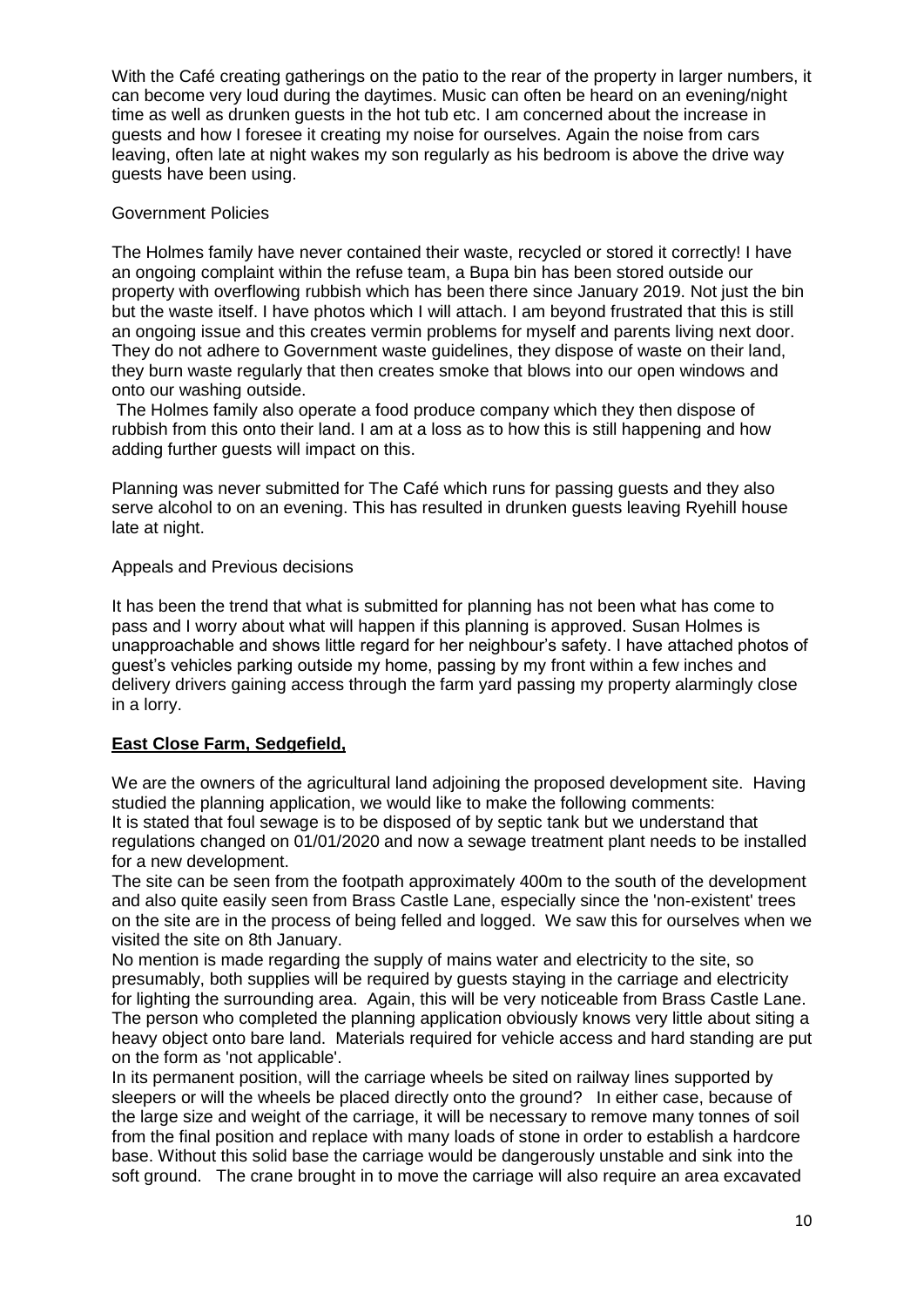and filled with hardcore to act as a crane pad for lifting the carriage from the delivery vehicle and repositioning it on its final site. This crane pad will need to be plate tested before any work commences for safety reasons.

Finally, and most importantly, does the restored railway carriage have a safety certificate covering the materials with which it is constructed?

We ask this question because, when the carriage was built back in the 1950's, the main material used at that time for insulation purposes was asbestos. If this is still present within the body of the carriage then it has the potential to become a serious hazard to public health, the health of any guests staying in the carriage and also to the wider environment.

The carriage is already 70 years old and obviously not as robust as when it was first constructed. It is intended that this will be situated in an exposed position open to all weather conditions which, most probably, will cause further deterioration. The only way to prevent any future incidents would be to insist that all hazardous materials including asbestos are removed before the carriage is delivered to site. This should be part of any planning approval conditions.

In our opinion there are two noteworthy features on the Ryehill House site, one being Ryehill House itself and the other being the beautiful tree-lined entrance road surrounded by attractive, mature woodland on either side. By their own admission the applicants have stated that the carriage is not suitable to be placed near to the house. Why therefore, will it be suitable to place it on or near the other site of outstanding beauty?

# **3 Bridlewoods, Brass castle Lane, Marton, Middlesbrough**

I object to the proposed scheme at the entrance to Ryehill house/Bridlewoods. I feel that should this be allowed it will have a detrimental impact on the aesthetics of the surrounding area. Not only this but given that its location at the entrance gates, which are permanently open, is clearly visible from the road a used railway carriage would likely attract antisocial behaviour when uninhabited.

Although I am not in the hospitality industry, I am concerned that should this idea prove not to be a viable business investment what then will happen to a permanently sited railway carriage? In this case I expect if planning was granted for the permanent siting of the carriage it would be more cost effective for the owner to simply leave it to rot.

I do not object to the principal of a railway carriage being used for accommodation, however I feel it could be better sited out of public view , within the grounds of the house , to avoid loss of privacy and amenity to the Bridlewoods Development. Therefore I urge the council not to approve this application at the entrance to my home.

#### **1 Bridlewoods Brass Castle Lane Marton Middlesbrough**

I would like to lodge an objection to the proposed siting of a former railway carriage next to my, soon to be built, new home.

Myself and my architect have spent a lot of time and effort on the design of my new property in order to appease concerns raised by the planning department and local residence. The design we now have approval for is for of a semi sunk courtyard property with a sedum roof. This specialised design will add great cost to the build but massively reduce its visual impact. I feel this will have all been a waste of time, effort, and money if this application is approved.

I urge the planners and the committee to consider the detrimental impact on the surroundings, my property being overlooked, the integrity of the bridlewoods development Nd the fact that the application is against the local development plan. I feel should the proposed railways carriage be given the in-depth consideration my property had it will surely be declined on the grounds of its impact on the surrounding areas.

### **Kelt Properties LTD - Developer of Bridlewoods, Brass Castle Lane, Marton, Middlesbrough TS8 0UF**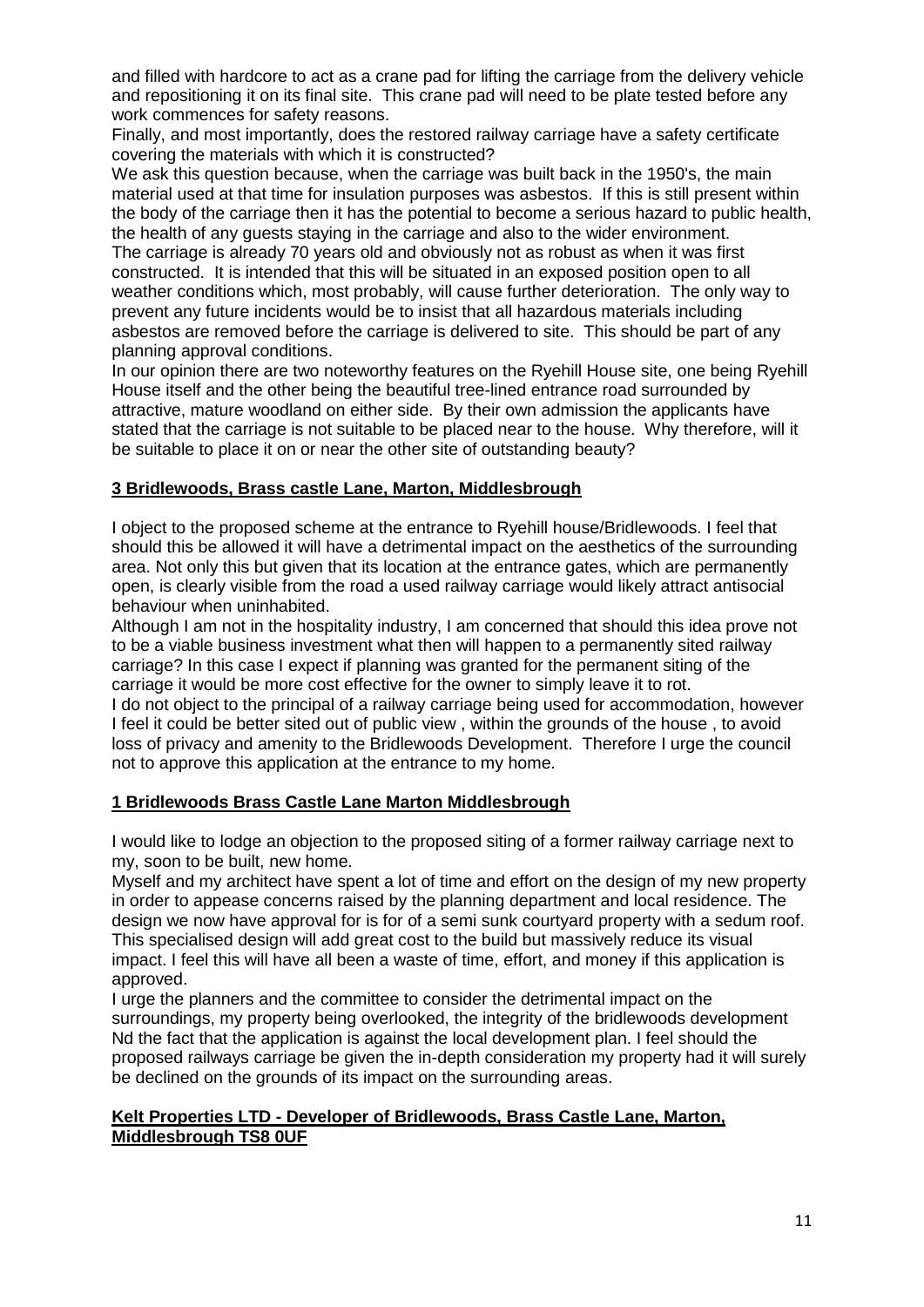We object to the siting of a railway's carriage at Ryehill house. If this application were to be approved, it would have a detrimental effect on not only the whole Bridelwoods development but also the surrounding area of brass castle lane.

The chosen location is clearly visible from brass castle lane and the bridlewoods development. Not only that but it seems clear that tree felling is required to house the carriage and make provision for car parking thus increasing its visibility.

We have been sympathetic to the 'countryside' location in our development of Bridlewoods. Every provision has been made to make sure not only does our development have a reduced impact on the area but also improves it where it can. We feel our efforts and investment will have been wasted should the council/committee allow a used railways carriage to take up a prime position directly at the entrance to bridlewoods.

### **4 Bridlewoods, Brass Castle lane**

I wish to object to the planning application for the following reasons.

- 1. The carriage to be in full view from Brass Castle Lane.
- 2. An area of natural beauty with no history of railways.
- 3. Railway carriage not in keeping with other buildings on brass Castle Lane.
- 4. Adverse effect on the landscape.
- 5. Further accommodation if needed should be located nearer to the property.
- 6. Any accommodation needed should be of brick build.

I would also like to add that I am building my house in an area of natural beauty and I believe this would hinder the landscape terribly. For these reasons I wish to strenuously object to the planning application. I am also prepared to speak at any planning committee meeting or hearing.

### **2 Ryehill Farm Cottage, Brass Castle Lane**

After reading all relevant documents concerning the planning application for permanent siting of a railway carriage for use as guest accommodation, I have very serious concerns. The small courtyard area directly in front of my home is owned by Mr and Mrs Holmes and they have access across the farmyard to Brass Castle Lane. Despite voicing our concerns over the volume of customers and deliveries passing my cottage, it continues to happen. Customers and delivery drivers do not have access through the farm, only residents, and the Holmes family instruct them to do so. The customers also use the area in front of our home to turn, which is extremely unsafe and results in them pulling within inches of our cottages. I have had 2 cars hit my parked vehicle and customers regularly move our property to allow for enough room to turn around, including our wheelie bin and wheelbarrow. Customers often park in front of our cottage, often blocking our access and blocking our cars in. We have 2 young grandchildren living next door and the vehicles manoeuvrings and speed give me great cause for concern. The parking planning submitted in May 2020 for the B&B states that the parking is situated alongside the Holmes residence and there is ample room for turning, this is not the case. There is also a drop in cafe situated within the B&B that results in not only customers arriving in cars but also on foot as there is a public walkway running through the farm, these customers use private land to access the cafe often leaving farm gates open.

The Holmes residence fail to contain their waste and store refuse which I contacted the Refuse department regarding this in October 2019. This then went to the complaints department as even after the bin storage planning was submitted in May 2020, it still was not adhered to. This is an ongoing problem. It has created a vermin problem for myself. I had a consultation with a pest controller who identified that the tunnelling is coming from the Holmes land and that the waste collecting in front of my property is the food source. The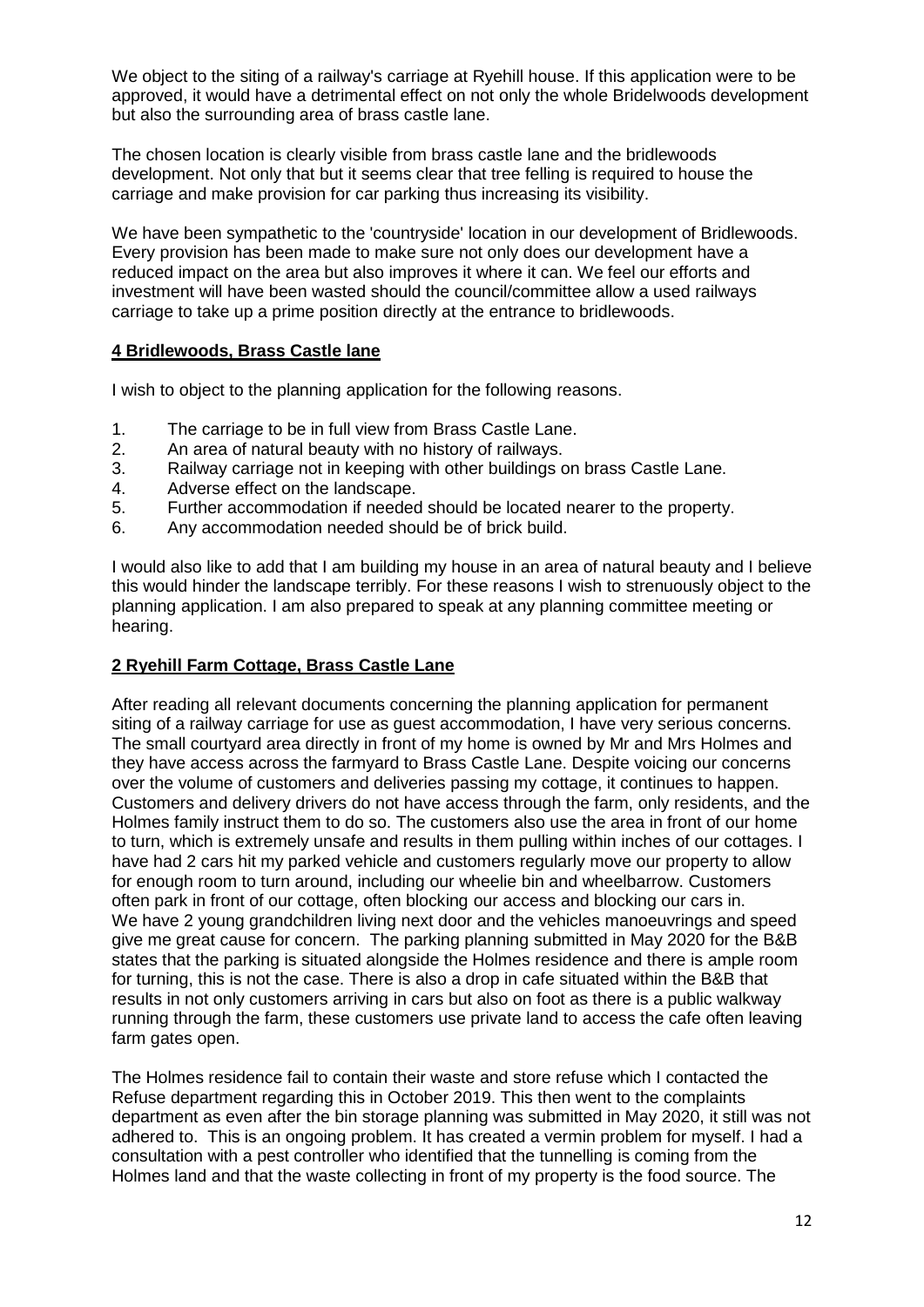Bupa bin outside has been there for 1 year, without being emptied in this time. I worry about the effect more customers would have on this issue.

The site states that there is available space for the railway carriage to be erected yet there has been mature trees felled and disposed of onto the private farm land running alongside of the Holmes property. Mr Holmes clearly states on the application that no work has yet been started.

Now as I type this during another nation lockdown, I have had 3 different cars pass through the farm yard from the Holmes residence, 2 of which are not the Holmes family. I have not seen these vehicles before or the people opening our gates to access the Farm yard. Both leaving Gates open as they go. The Holmes family want to add parking do their large existing drive way yet often refuse to customers to access it, which confuses me as to how more customers will not add to our existing problems. I have had CCTV installed for our own safety and will attach images for you to see that the large numbers of traffic are causing major safety worries and stress for ourselves.

### **Public Responses**

| Number of original neighbour consultations 12 |   |
|-----------------------------------------------|---|
| Total numbers of comments received            |   |
| Total number of objections                    |   |
| Total number of support                       | O |
| Total number of representations               | O |

### **PLANNING CONSIDERATION AND ASSESSMENT**

#### **Overview**

1. The application before Members is a full application for the permanent siting of a restored railway carriage as guest accommodation in addition to the current bed and breakfast use of the main building, Ryehill House East. The main issues to consider with the application are the principle of the use of the application site, the siting and design/appearance of the restored train carriage, vehicular access/egress arrangements, and the potential impacts on the residential amenities of the occupiers of neighbouring properties. These and other material planning considerations are considered as follows.

### **Relevant National and Local Policies**

- 2. National guidance relating to development that supports economic prosperity in rural areas is contained within the National Planning Policy Framework (NPPF). Local authorities are encouraged to recognise the role that rural areas play in supporting the local economy, and to encourage and support economic growth in rural areas. The NPPF recommends that local authorities take a positive approach to sustainable new development in order to create jobs and prosperity in these rural areas. Local authorities should also support and promote the development and diversification of rural businesses, as well as to support sustainable rural tourism that bring benefits to the rural area.
- 3. The relevant policies in the Local Development Plan regarding this application are DC1 (General Development) and CS4 (Sustainable Development) and CS5 (Design) of the Core Strategy (adopted 2008), H1 (Spatial Strategy) of the Housing Local Plan DPD (adopted 2014) and E20 (Limit to Development) and E21 (Special Landscape Areas) of the Local Plan (adopted 1999) and MWC4 (Minerals and Waste). Policies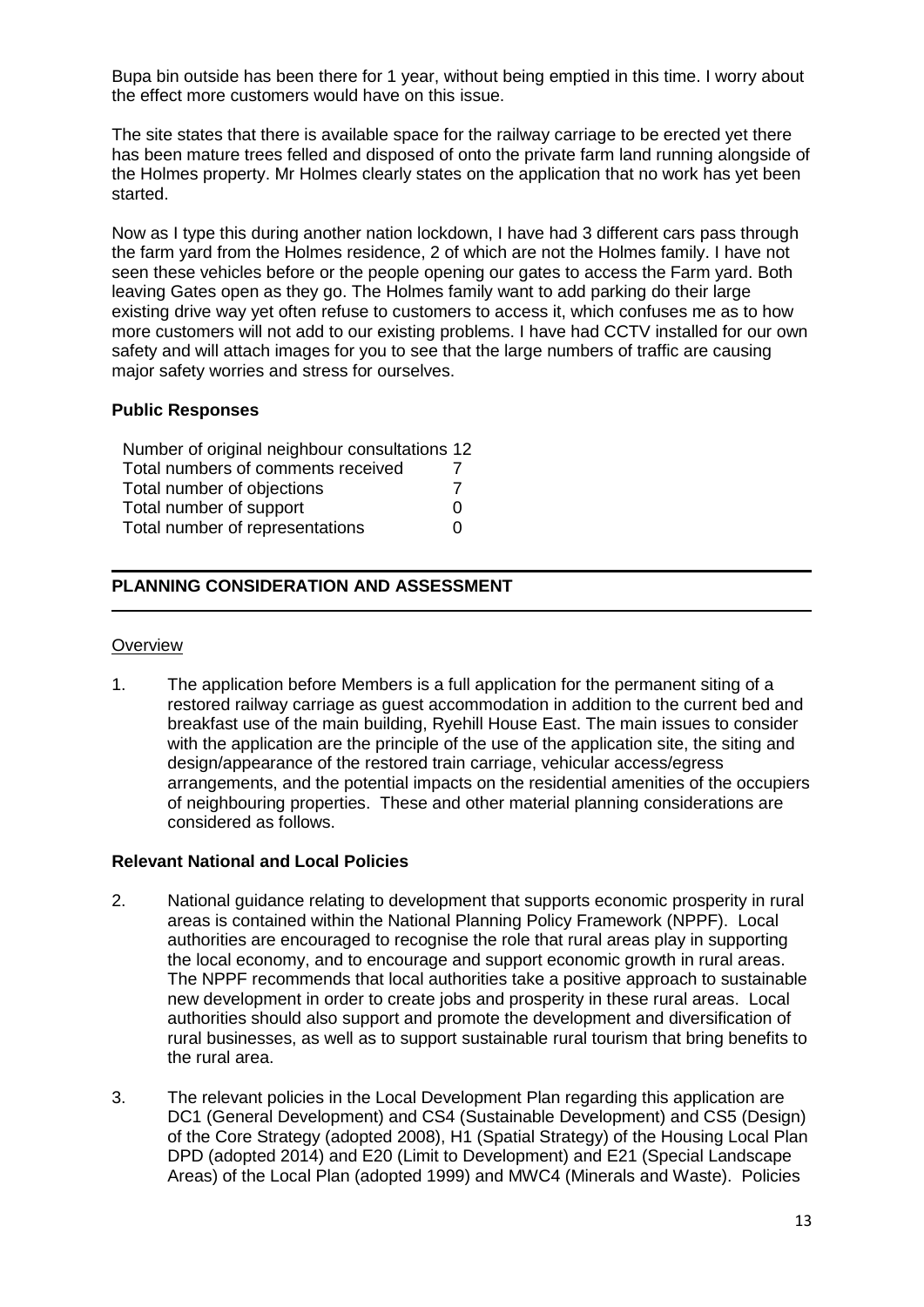DC1 and CS4 seek to achieve high quality development that is situated in the right place and minimises the impact on neighbouring occupiers.

- 4. The application site is located close to the southern edge of the borough, beyond the limit to development and within defined special landscape area. Any proposed development beyond these boundaries must be considered against the criteria within Policies E20 and E21. Policy E20, in the interests of protecting the open countryside. These policies identify a limit to development beyond which development will be strictly controlled, with allowable development referenced as including tourism proposals which are compatible in scale, materials, and appearance with a rural setting and designed to be integrated with the surrounding landscape.
- 5. Policy E21 determines special attention will be given to the protection and conservation of the scenic quality and character of the landscape in the areas designated as Special Landscape Areas. With development only permitted where it will not detract from the special scenic character and quality of the landscape, is of a high standard of design and is carefully located to reflect the traditional scale and character of buildings and landscape in the area and that the use of material is sympathetic to the locality, and does not have a detrimental impact on features important to the landscape, such as trees and hedges.
- 6. Policies CS4 and CS5 require development to demonstrate sustainability and high quality design, preserving the character or appearance of areas of special interest. Policy DC1 requires development to take account of the visual appearance and layout of the development and its relationship with the surrounding area in terms of scale, design and materials.

### **Proposal and principle of the development**

- 7. The proposal seeks the permanent siting of a classic railway 'sleeper' carriage for guest accommodation associated with the existing bed and breakfast venue operating from Ryehill House East, which is a large country home. In terms of the actual train carriage its internal fixtures and fittings will be updated, restored and intended to be renovated to provide modern luxury accommodation to offer visitors to the town and rail enthusiasts the unique experience to be accommodated overnight in a traditional sleeper carriage. Externally there will be no additional buildings or fabrication added to the carriage. The carriage is approx.. 21m in length, 4m in width and 4m in height. The train carriage is intended to sit separately to Ryehill House East adjacent the private road, to the north of the site but south of Brass Castle Lane. Access to the site will be via the existing entrance to Ryehill House, off Brass Castle Lane. Car parking for carriage guests will be available immediately inside the gate. The carriage will be for the use of self-catering guests accommodating one or two families at any one time for stays between 3 and 7 days.
- 8. In principle, the proposed development is considered to be in accordance with the national guidance, as it would bring people and visitors to the area and support, not only the immediate rural economy, but also the wider economy, albeit on a small scale.
- 9. The countryside at this location is defined in part by the nature and appearance of Brass Castle Lane, a rural road without footpaths, as well as the golf course, open fields and areas of wood / copses. The recently approved and partially developed Bridlewoods development will represent a clear change in character to this area, providing 5 houses, and entranceway / feature adjacent to Brass Castle Lane in close proximity to the application site. These changes will therefore create a less rural aspect to the wider site setting. The train carriage will be visible from outside of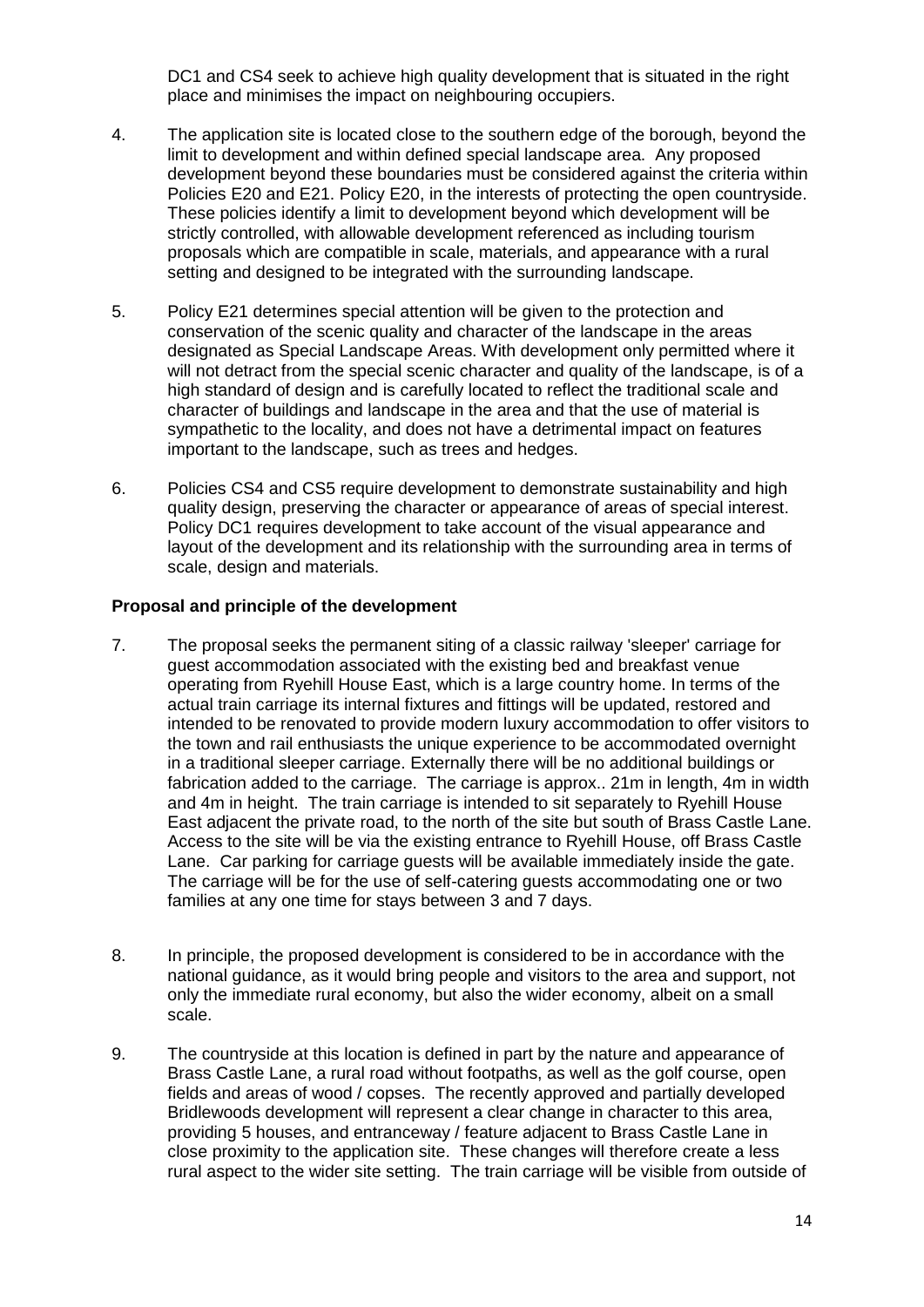the site to some degree, adding an interesting feature within the landscape which is complimentary to the other tourist and accommodation attractions in this location. However the immediate area is lined with trees and the surrounding area is heavily wooded. Given the size, scale and location of the carriage the significant landscape features would continue to dominate the local landscape and would provide a backdrop of trees from several aspects. It is therefore considered that this small scale proposal would therefore have only a low impact on the special landscape and scenic character of the area which is considered to be acceptable without undermining the principles of saved Local Plan Policy E21.

### **Impacts on Privacy and Amenity**

- 10. The proposed holiday accommodation unit is set away from other residential properties by sufficient distance to prevent this proposed residential use having an undue impact in relation to privacy and amenity. Access/egress arrangements, parking provision, and waste storage that are associated with this type of accommodation and its operation must also be considered, and its noted that a number of concerns have been raised by occupiers of neighbouring properties with regards to the current arrangements at Ryehill House East. However it is noted that these concerns largely refer to the existing Bed and Breakfast use at the main building rather than at the proposal site which although is a similar use will operate separately and will occupy a fairly secluded positioned to the north of the main building away from existing residents.
- 11. The supporting documentation contained with the application is limited although given the size of the site the limited traffic which is likely to attend the accommodation, the need for only a limited amount of parking, and waste storage arrangements can all be reasonably accommodated within the curtilage of the site without detrimentally affecting the character and appearance of the open countryside or amenities associated with neighbouring properties. A condition is recommended to address these matters. In principle, therefore, the proposed development is considered to be acceptable and in line with Policy E20, CS4 and DC1 in these regards.

# **Highways impacts**

- 13. Highways concerns have been raised by various local residents. The site plan submitted in support of the application, indicates that guest arriving to the site will enter via the private track road south of Brass Castle Lane and that six parking spaces will be made available for guests adjacent the train carriage, three either side of the road, although it is anticipated there will only be two spaces required at any one time. Assuming guests would use the carriage as a base and would go out on day trips, the guests would exit and enter once or twice per day. Access and parking arrangements in association with the carriage accommodation are adequate in this case and will have minimal impact of other residents in this area. There are no Highway objections to the use and siting of the railway carriage in accordance with DC1.
- 14. Concerns have been raised in respect of the carriage being brought to site and the impacts this will have This is not specifically a material planning consideration unless it requires specific development works requiring permission for this to be undertaken. The applicant has advised that it will be winched on rails from a roll on roll off lorry rather than craned in and it is considered this is likely therefore to have only a temporary implication. Any operations in or adjacent to the highway by the haulier or others will need to adhere to relevant highway legislation / safety requirements.

#### **Trees**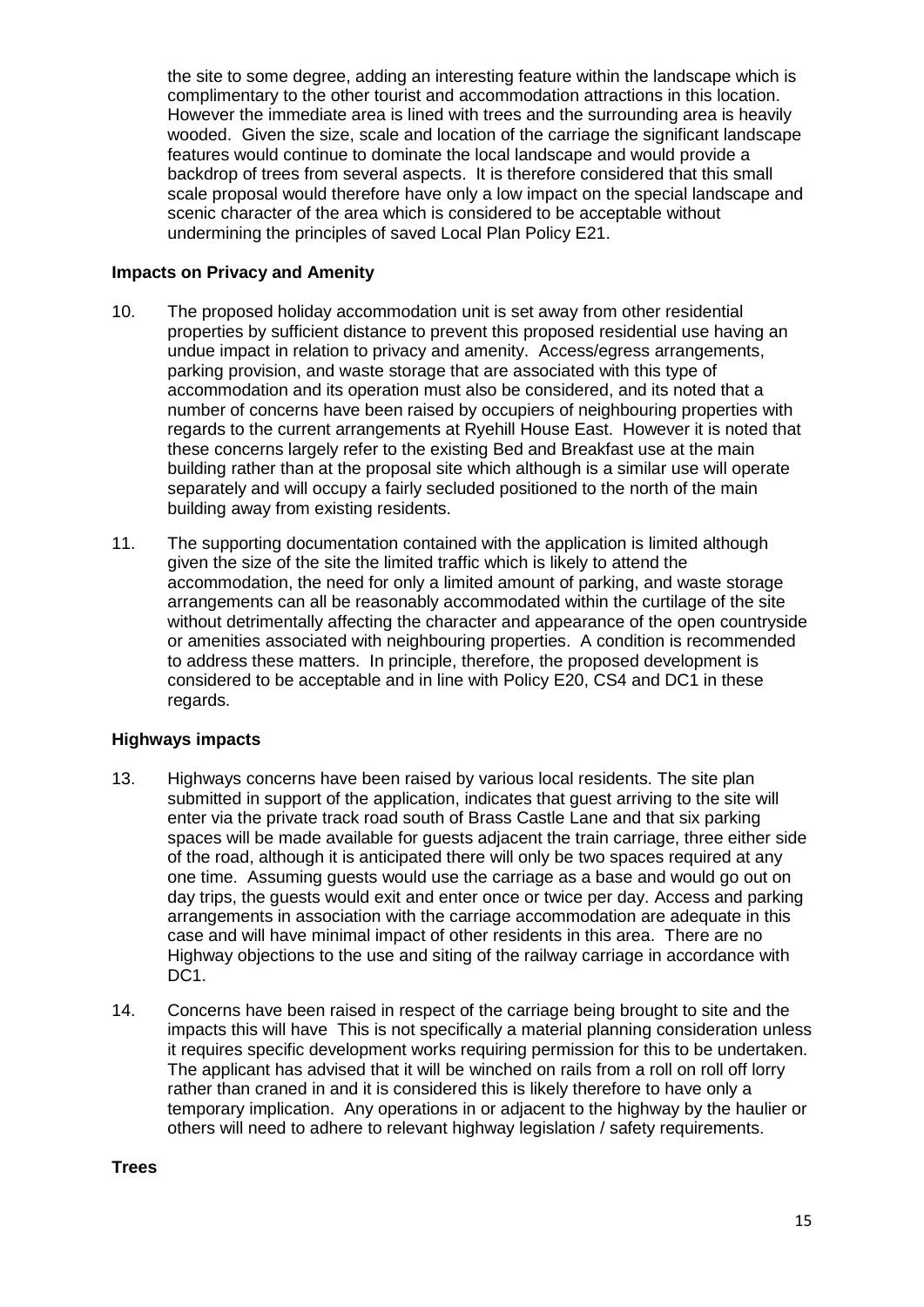15. Concerns have been raised regarding a number of trees that have been recently removed on site. The applicant has confirmed that two large trees have been felled, one that was leaning dangerously and was unsafe and one that was diseased and unsafe with further suggestion that hedge trimming and removal of small self seeders will continue as part of normal annual maintenance. There is no specific requirement for trees to be removed as part of this scheme and the surrounding trees are not protected by TPO status.

### **Other Matters**

- 16. The applicant has advised that they have made tentative enquiries regarding drainage. The two options available are Mains Drainage or a septic tank but have yet not had a quotation for either option but will choose one or the other. As such a condition is recommended to address this matter
- 17. Waste and recycling from the site will need to be left at the nearest highway point (Brass Castle Lane) for collection. The commercial waste bin is also sited just inside the Ryehill House entrance, and will be available for Carriage Guests to use. The bin is currently emptied weekly. The contract could be amended should the need arise.

# **Conclusion**

- 18. On balance, the proposal is considered to constitute an acceptable form of development and the provision of relatively unique guest accommodation within the site of existing tourist accommodation is considered to complement the offer without unduly undermining the rural and agricultural character of the area. The use as guest accommodation is in-keeping with the use of the main building and is therefore an appropriate use in this location.
- 19. Overall, the principle of the use and siting of the train carriage is considered to be acceptable, and the detailed matters of the highways implications, parking arrangements and waste storage are not considered to result in harm to the local rural area, which is designated as a special landscape area and beyond the limit of development. Officer recommendation is to approve subject to conditions.

# **RECOMMENDATIONS AND CONDITIONS**

### **Approve with Conditions**

### 1. **Approved Plans**

The development hereby approved shall be carried out in complete accordance with the plans and specifications below and shall relate to no other plans.

- a. Location plan received 16th December 2020.
- b. Carriage details received 16<sup>th</sup> December 2020.
- c. Proposed site plan (showing access, parking provision and refuse arrangement) received 22nd February 2021.

Reason: To ensure a satisfactory form of development and for the avoidance of doubt.

#### 2. **Time Limit**

The development to which this permission relates must be begun not later than the expiration of three years beginning with the date on which this permission is granted.